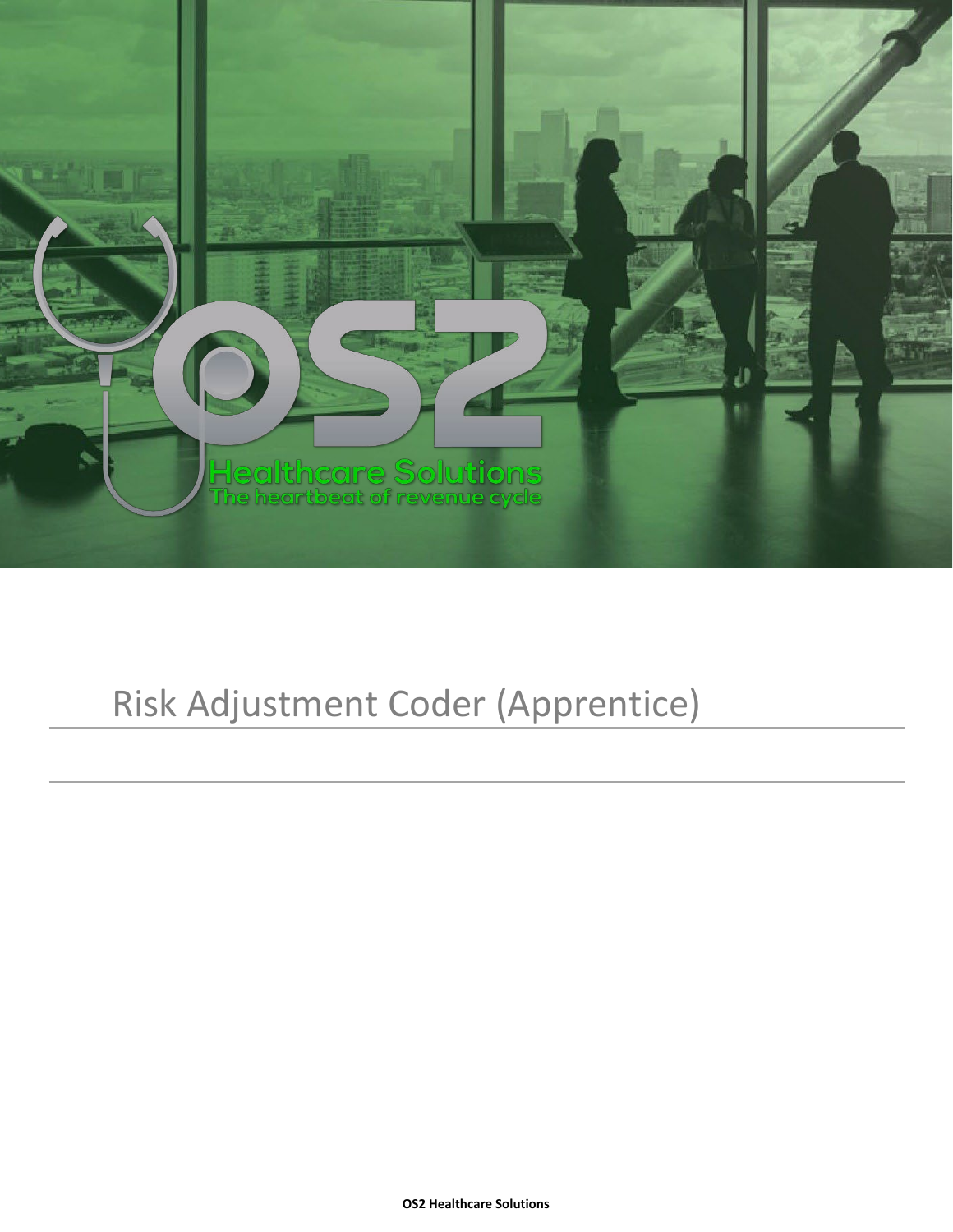

## **Risk Adjustment Coder (Apprentice)**

#### Duties

- Review diagnoses codes, processes, policies, and projects to gain experience applying the knowledge gained to real life situations.
- Assign disease codes and abstract information from clinic, surgery, emergency room, and inpatient episodes of care, using encoder, code books and other related hospital systems.
- Work closely with the Risk Adjustment Managers, Leads, and Auditors on department goals and objectives.
- Research, collect, and process data within the scope of skills and experience.
- Participate in daily, weekly team meetings and department meetings.
- Perform other functions as assigned by management.
- Maintain high regard for member privacy in accordance with the corporate privacy policies and procedures.
- Consistently demonstrate high standards of integrity, values and adhere to the Corporate Code of Conduct.

#### Prerequisite

• Must attend OS2U Pre-Season Training for Hierarchical Condition Category (HCC) risk adjustment coding.

### Minimum Qualifications

- High School diploma or Equivalency Certificate, along with proof of continuous college enrollment.
- Preferred Majors: Health Information Technology/Administration & Nursing. Must be in good academic standing.
- Required Certifications CCS, CCS-P, CPC-A, COC-A, CPC, COC, CIC
- Must have CRC Prior to live coding
- Strong communication skills and be able to work well with professional contacts throughout the organization
- Experience using a desktop computer in a professional environment.
- Experience with Microsoft products, internet, email, and database software.
- Organization skills to deal with multiple projects and priorities.
- Strong analytical and problem-solving skills.
- Proactive approach to work and display creativity and flexibility in completing assigned tasks.
- Commitment to continuous improvement of their own skill and team functioning.
- Responsible for maintaining confidential information to the highest degree.

#### **OS2 Healthcare Solutions**